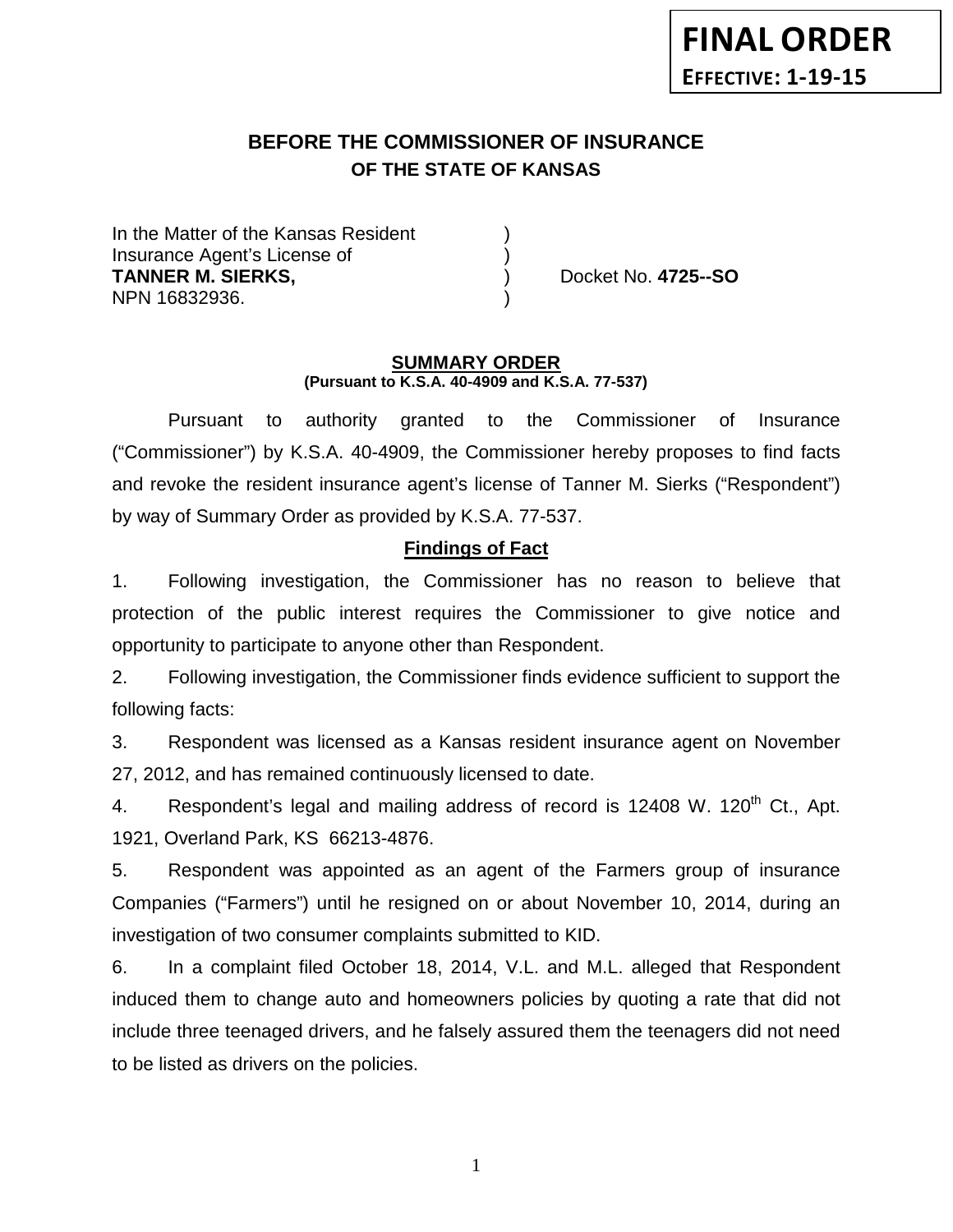7. By letter dated October 22, 2014, and mailed to Respondent's address of record, a CAD representative requested Respondent's written response to the complaint by November 17, 2014.

8. When Respondent had not responded by November 18, 2014, a CAD representative mailed a follow-up letter and informed him that action would be taken if he failed to respond by November 25, 2014.

9. To date, Respondent has not responded, and the letters have not been returned.

10. Respondent also failed or refused to respond to the insurance company's inquiries about the complaint.

11. In a complaint filed October 14, 2014, G.M. alleged that Respondent misquoted auto policy premium, gave erroneous advice on a homeowners claim, and failed to respond to his repeated attempts to contact Respondent about these problems.

12. By letter dated October 16, 2014, and mailed to Respondent's address of record, a CAD representative mailed Respondent a copy of the complaint and asked him to respond to the allegations within 15 days.

13. When Respondent had not replied by November 5, 2014, the CAD representative mailed a follow-up letter directing Respondent to respond.

14. To date, Respondent has not replied, and the letters have not been returned.

15. By letter of December 10, 2014, addressed to Respondent at his mailing address of record, counsel for KID invited Respondent to reply in writing if he disputed the foregoing facts.

16. To date, Respondent has not replied, and the letter has not been returned; thus, the facts are deemed undisputed.

# **Applicable Law**

17. K.S.A. 40-4909(a) provides, in relevant part:

"The commissioner may deny, suspend, revoke or refuse renewal of any license issued under this act if the commissioner finds that the applicant or license holder has: . . .

(7) Admitted to or been found to have committed any insurance unfair trade practice or fraud in violation of K.S.A. 40-2404, and amendments thereto.

(8) Used any fraudulent, coercive, or dishonest practice, or demonstrated any incompetence, untrustworthiness or financial irresponsibility in the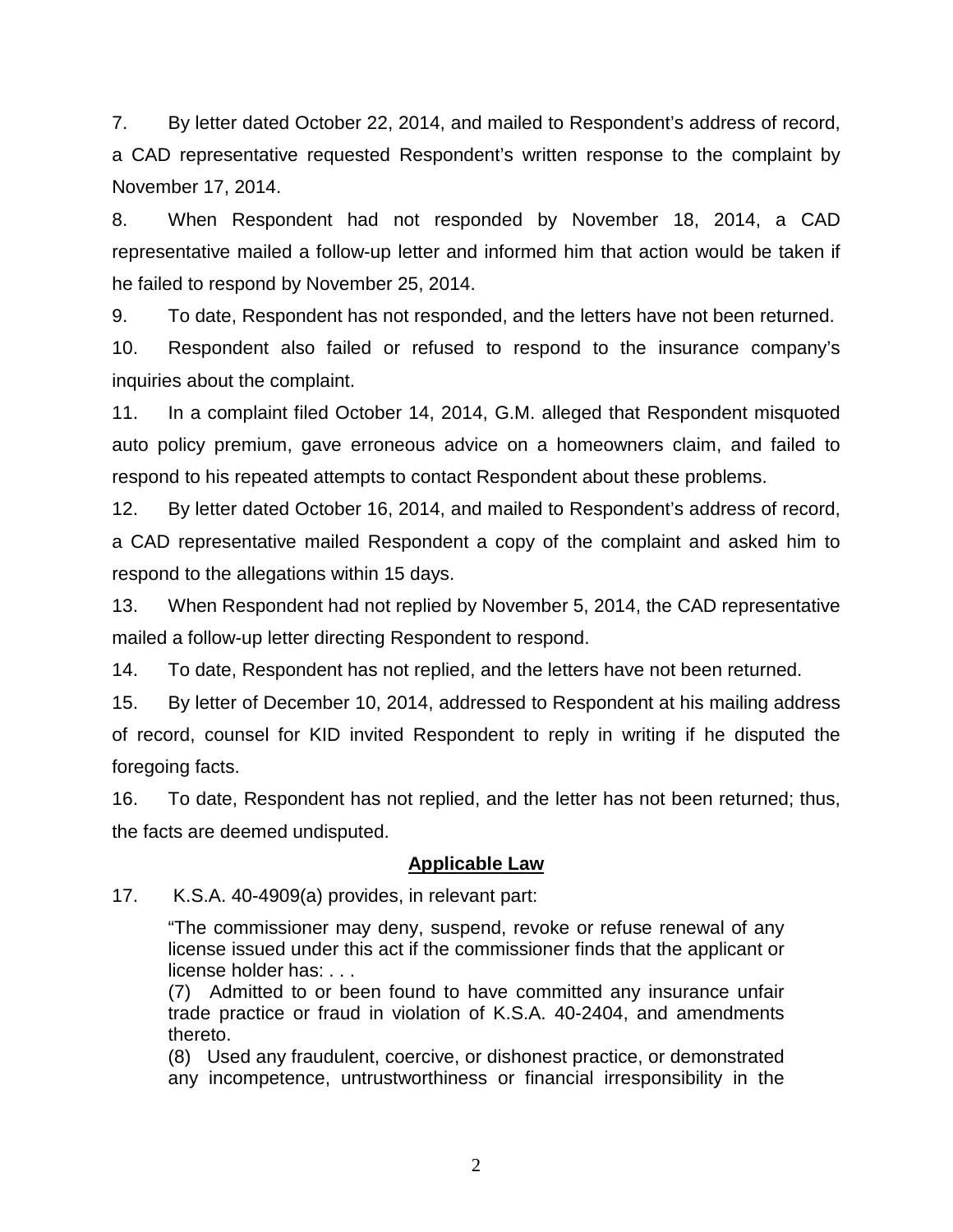conduct of business in this state or elsewhere." K.S.A. 2013 Supp. 40- 4909(a).

18. "Making false or fraudulent statements or representations on or relative to an application for an insurance policy, for the purpose of obtaining a fee, commission, money or other benefit from any insurer, agent, broker or individual" is an insurance unfair trade practice. K.S.A. 2013 Supp. 40-2404(11).

19. In addition, the Commissioner may revoke any license issued under the Insurance Agents Licensing Act if the Commissioner finds that the interests of the insurer or the insurable interests of the public are not properly served under such license. K.S.A. 2013 Supp. 40-4909(b).

20. "Any action taken under this section which affects any license or imposes any administrative penalty shall be taken only after notice and an opportunity for hearing conducted in accordance with the provisions of the Kansas administrative procedures act." K.S.A. 2013 Supp. 40-4909(c).

21. "Whenever the commissioner imposes any administrative penalty or denies, suspends, revokes or refuses renewal of any license pursuant to subsection (a), any costs incurred as a result of conducting an administrative hearing authorized under the provisions of this section shall be assessed against the person who is the subject of the hearing or any business entity represented by such person who is the party to the matters giving rise to the hearing." K.S.A. 2013 Supp. 40-4909(f).

### **Conclusions of Law**

22. The Commissioner has jurisdiction over Respondent as well as the subject matter of this proceeding, and such proceeding is held in the public interest.

23. The Commissioner finds Respondent's license may be revoked pursuant to K.S.A. 40-4909(a)(7) because Respondent has made false or fraudulent statements or representations on or relative to an application for an insurance policy, for the purpose of obtaining a fee, commission, money or other benefit from any insurer, agent, broker or individual, which is an insurance unfair trade practice as defined by K.S.A. 40- 2404(11).

24. The Commissioner finds Respondent's license may be revoked pursuant to K.S.A. 40-4909(a)(8) because Respondent has demonstrated a lack of competence and

3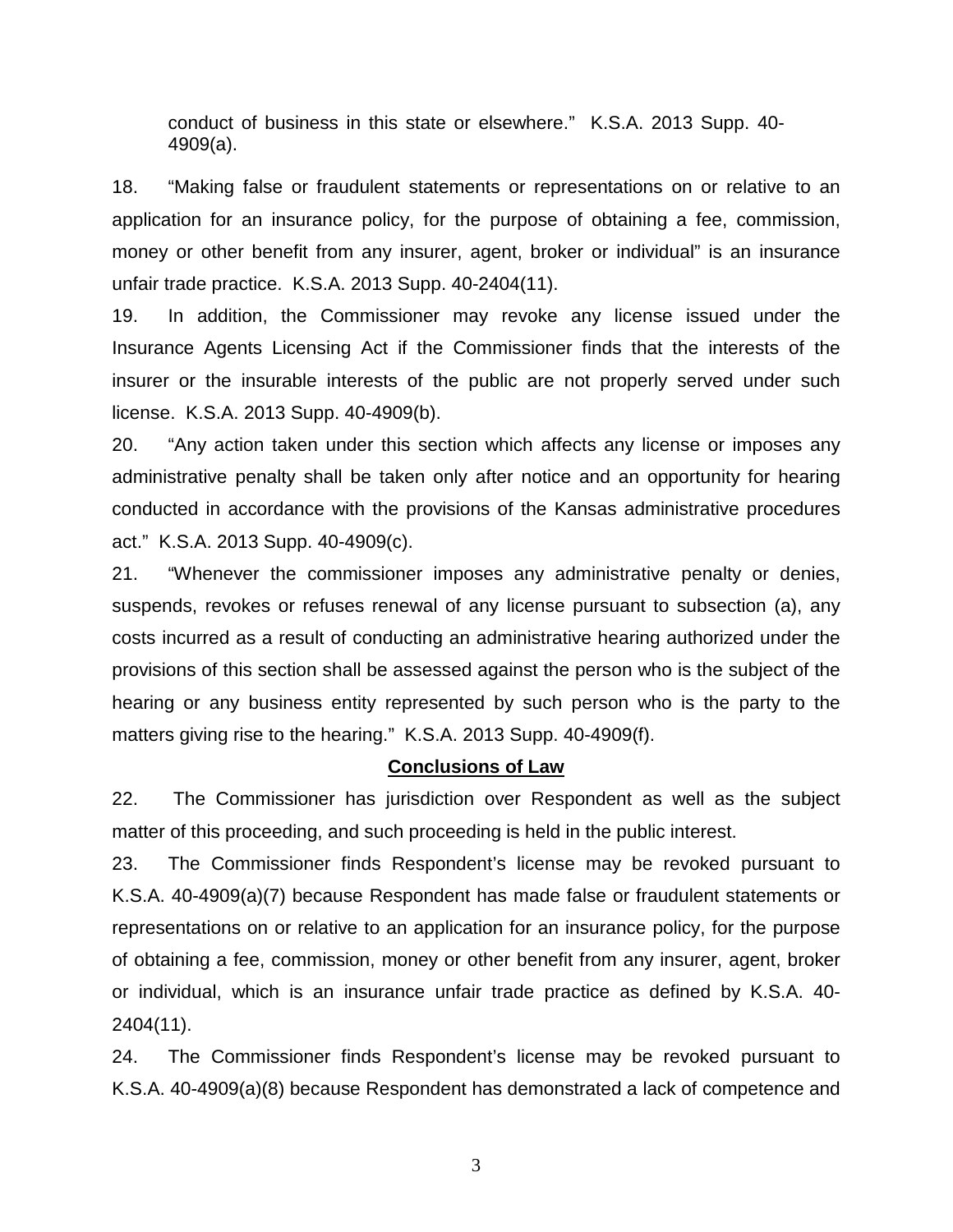trustworthiness in the conduct of his insurance business by failing to respond to requests for information from the consumers, the company, and KID.

25. The Commissioner thus finds that sufficient grounds exist for the revocation of Respondent's insurance agent license pursuant to K.S.A. 2013 Supp. 40-4909(a).

26. Finally, the Commissioner finds that Respondent's license may be revoked pursuant to K.S.A. 40-4909(b) because Respondent's license is not serving the interests of insurers or the insurable interests of the public.

27. Based on the facts and circumstances set forth herein, it appears that the use of summary proceedings in this matter is appropriate, in accordance with the provisions set forth in K.S.A. 77-537(a), in that the use of summary proceedings does not violate any provision of the law, the protection of the public interest does not require the KID to give notice and opportunity to participate to persons other than Respondent, and after investigation, KID believes in good faith that the allegations will be supported to the applicable standard of proof.

#### **Policy to be Served**

Before issuing an insurance agent license, the Commissioner must determine that the applicant is qualified and has not committed any act that would be grounds for denial, suspension, or revocation. K.S.A. 40-4905(b). Further, the Commissioner may revoke any license issued under the Insurance Agents Licensing Act if the Commissioner finds that the interests of the insurer or the insurable interests of the public are not properly served under the license. The following action is appropriate to promote the security and integrity of the insurance business and protect insurance consumers by licensing, or continuing to license, persons or entities to sell, solicit, or negotiate insurance in the State of Kansas only if their conduct indicates they are both qualified and trustworthy.

**THE COMMISSIONER OF INSURANCE THEREFORE ORDERS** that the Kansas resident insurance agent's license of **TANNER M. SIERKS** is hereby **REVOKED** and **TANNER M. SIERKS** shall **CEASE and DESIST** from the sale, solicitation, or negotiation of insurance, doing any act toward the sale, solicitation, or negotiation of insurance, and/or receiving compensation deriving from the sale,

4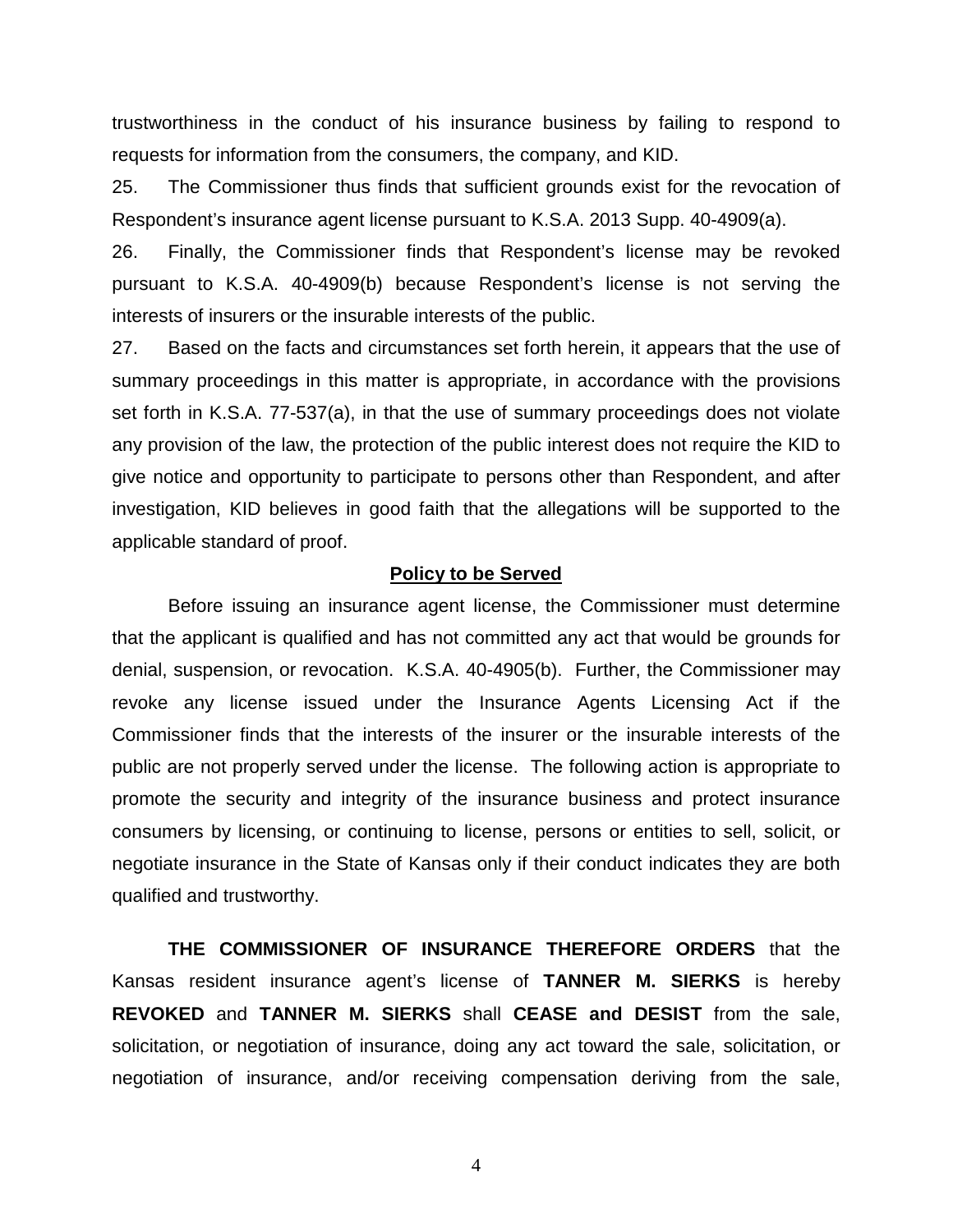solicitation, or negotiation of insurance in Kansas or on Kansas risks through business conducted on and after the effective date of this order.

**It is further ordered**, pursuant to KSA 77-415(b)(2)(A), that this order is designated by KID as precedent.

### **IT IS SO ORDERED THIS \_\_29th\_\_ DAY OF DECEMBER 2014, IN THE CITY OF TOPEKA, COUNTY OF SHAWNEE, STATE OF KANSAS.**



\_/s/ Sandy Praeger\_\_\_\_\_\_\_\_\_\_\_\_\_\_\_\_ Sandy Praeger Commissioner of Insurance

BY:

 $\angle$ /s/ John Wine $\angle$ 

John Wine General Counsel